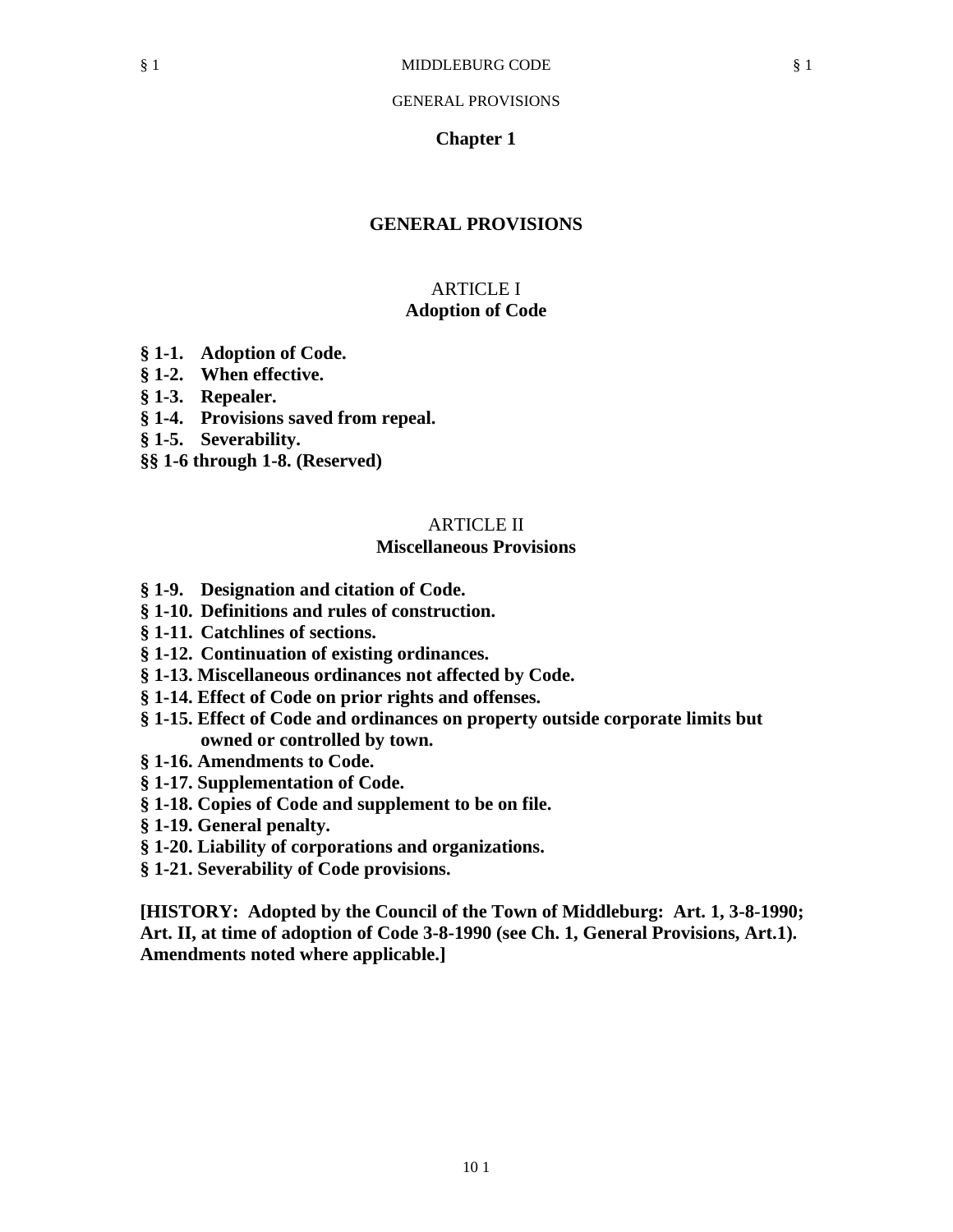# ARTICLE I **Adoption of Code [Adopted 3-8-1990]**

## **§ 1-1. Adoption of Code.**

There is hereby adopted by the Town Council that certain Code entitled the "Code of the Town of Middleburg, Virginia," containing certain ordinances of a general and permanent nature as compiled, consolidated, amended, codified and indexed in Chapters 1 to 122, both inclusive, of which Code not fewer than three (3) copies have been and are now filed in the office of the Town Treasurer/Clerk and shall there be available to the public for inspection during normal business hours.

## **§ 1-2. When effective.**

The provisions of such Code shall be in force on and after March 8, 1990.

## **§ 1-3. Repealer.**

All ordinances of a general and permanent nature adopted on final reading and passage on or before June 1, 1988, and not contained in such Code are hereby repealed from and after the effective date of this ordinance, except as hereinafter provided.

### **§ 1-4. Provisions saved from repeal.**

The repeal provided for in § 1-3 of this ordinance shall not affect the following ordinances, rights and obligations, which are hereby saved from repeal:

- A. Any offense or act committed or done or any penalty or forfeiture incurred or any contract or right established or accruing before the effective date of this ordinance.
- B. Any prosecution, suit or proceeding pending or any judgment rendered prior to the effective date of this ordinance.
- C. Any ordinance or resolution promising or guaranteeing the payment of money for the town or authorizing the issue of any bonds of the town or any evidence of the town's indebtedness or any contract or obligation assumed by the town.
- D. Any annual tax levy.
- E. Any right or franchise conferred by ordinance or resolution of the Town Council on any person or corporation.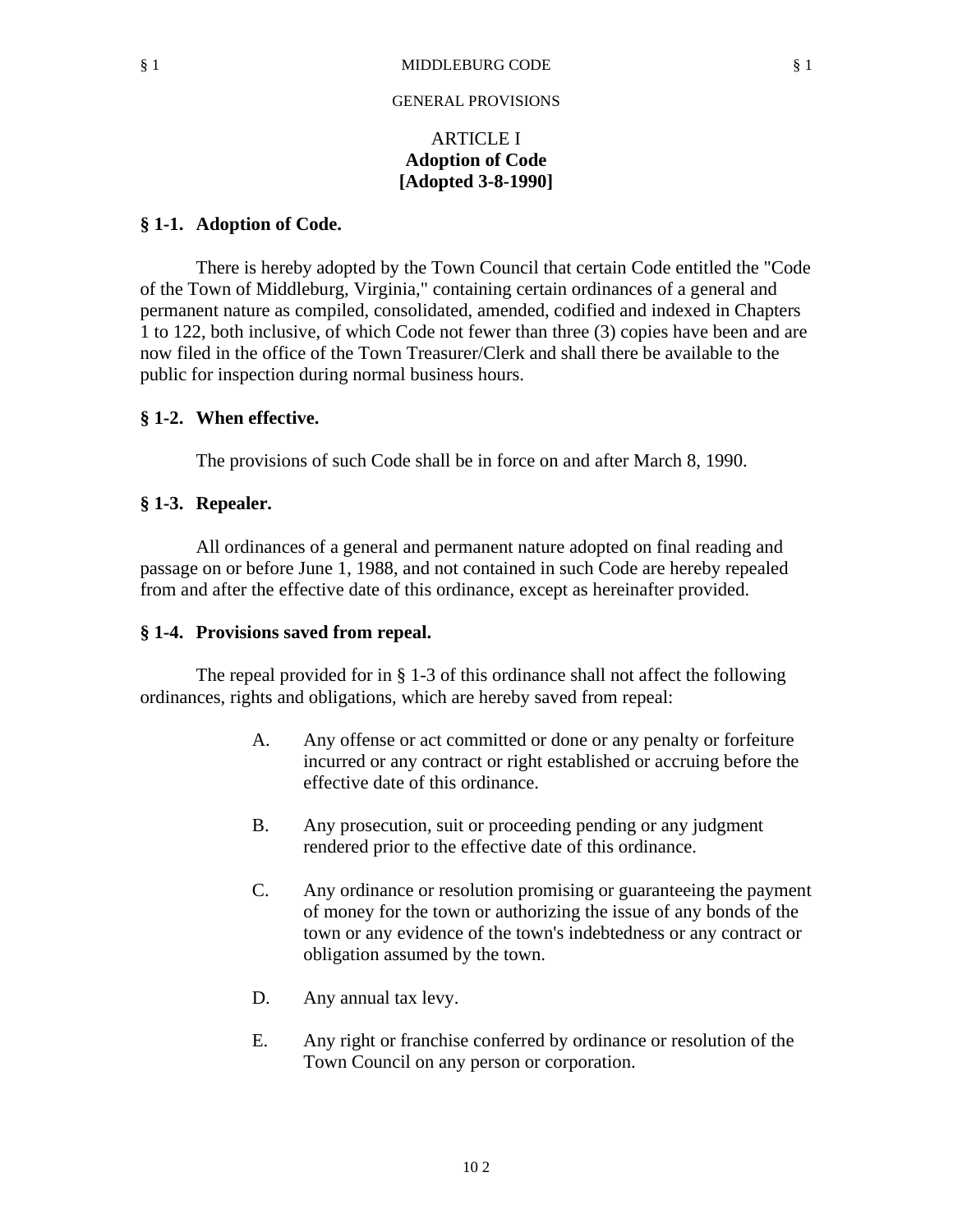- F. Any ordinance adopted for purposes, which have been consummated.
- G. Any ordinance which is temporary although general in effect, or special, although permanent in effect.
- H. Any ordinance relating to the compensation of the town's officers or employees.
- I. Any ordinance annexing territory to the town.
- J. Any ordinance naming, renaming, opening, accepting or vacating streets, alleys or rights-of-way in the town.
- K. Any ordinance relating to the Zoning Map.
- L. Any ordinance adopted on final reading and passage after June 1, 1988.
- M. Any ordinance relating to subdivision of land.
- N. Any ordinance relating to zoning.

## **§ 1-5. Severability.**

It is hereby declared to be the intention of the Town Council that the sections, paragraphs, sentences, clauses and phrases of this ordinance and the Code hereby adopted are severable, and, if any phrase, clause, sentence, paragraph or section of this ordinance or the Code hereby adopted shall be declared unconstitutional or otherwise invalid by the valid judgment or decree of a court of competent jurisdiction, such unconstitutionality or invalidity shall not affect any of the remaining phrases, clauses, sentences, paragraphs and sections of this ordinance or the Code hereby adopted.

## **§§ 1-6 through 1-8. (Reserved)**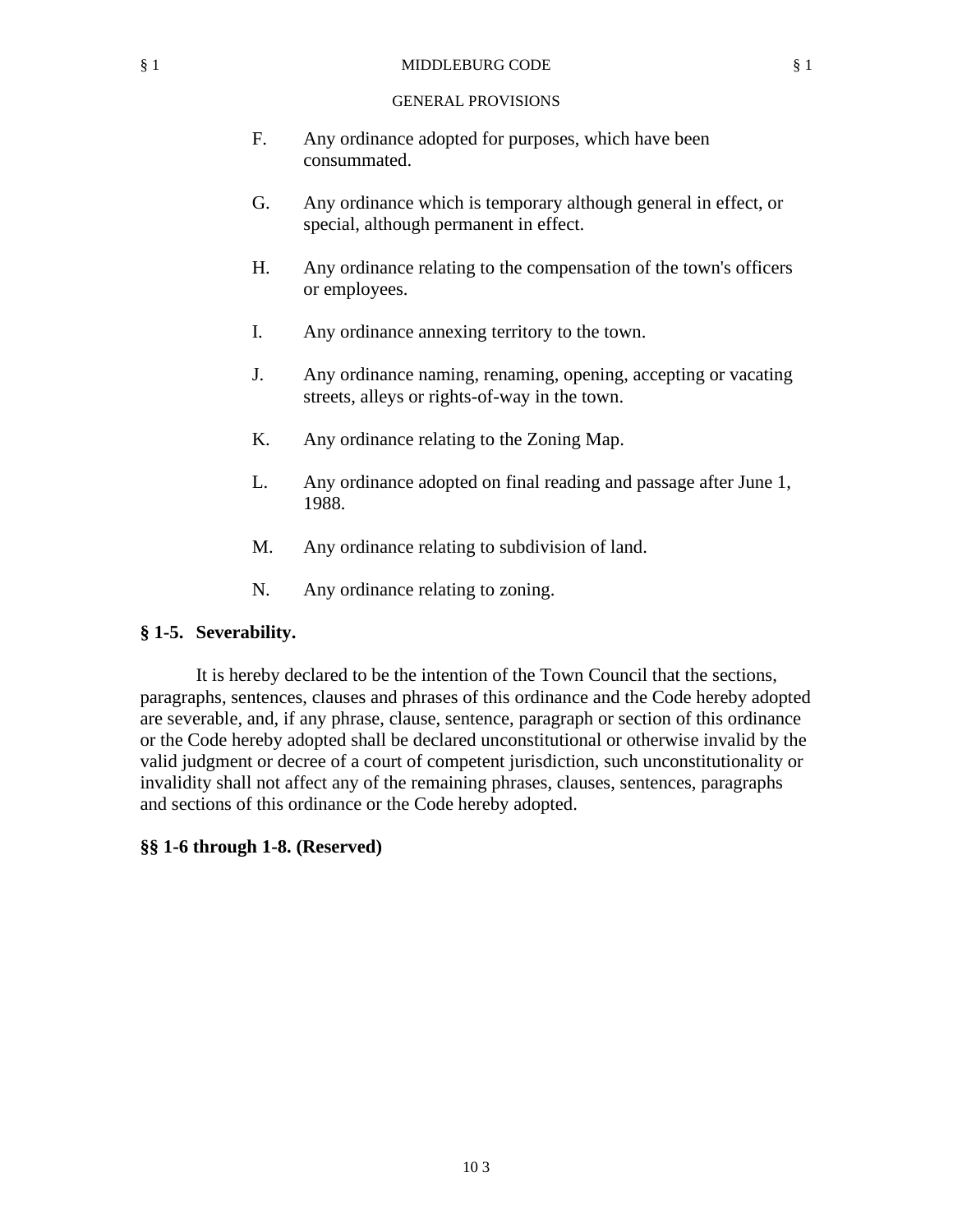# ARTICLE II **Miscellaneous Provisions [Adopted 3-8-1990]**

### **§ 1-9. Designation and citation of Code.**

The ordinances embraced in this and the following chapters and sections shall be known and cited officially as the "Town Code of Middleburg, Virginia." These ordinances may also be cited as the "Town Code."

### **§ 1-10. Definitions and rules of construction.**

In the interpretation and construction of this Code and of all ordinances of the municipality, the following definitions and rules of construction shall be observed, unless they are inconsistent with the manifest intent of the Council or the context clearly requires otherwise:

> A. Definitions. As used in this Code, the following terms shall have the meanings indicated:

CODE; THIS CODE - Whenever referred to in this Code without further qualification, the "Town of Middleburg, Virginia," as designated in **§ 1-9**.

COUNCIL or THE COUNCIL - The Council of the Municipality of Middleburg, Virginia.

COUNTY or THE COUNTY - The County of Loudoun in the Commonwealth of Virginia.

FOLLOWING - When used by way of reference to any section or sections in the Code, next following that in which such reference is made.

IN THE MUNICIPALITY; WITHIN THE MUNICIPALITY - Any territory, jurisdiction of which, for the exercise of its regulatory power, has been conferred on the municipality by public or private law.

MONTH - A calendar month.

MUNICIPALITY; TOWN - The Corporation of Middleburg, in the County of Loudoun and Commonwealth of Virginia, a town corporate in the name and style of the town of Middleburg.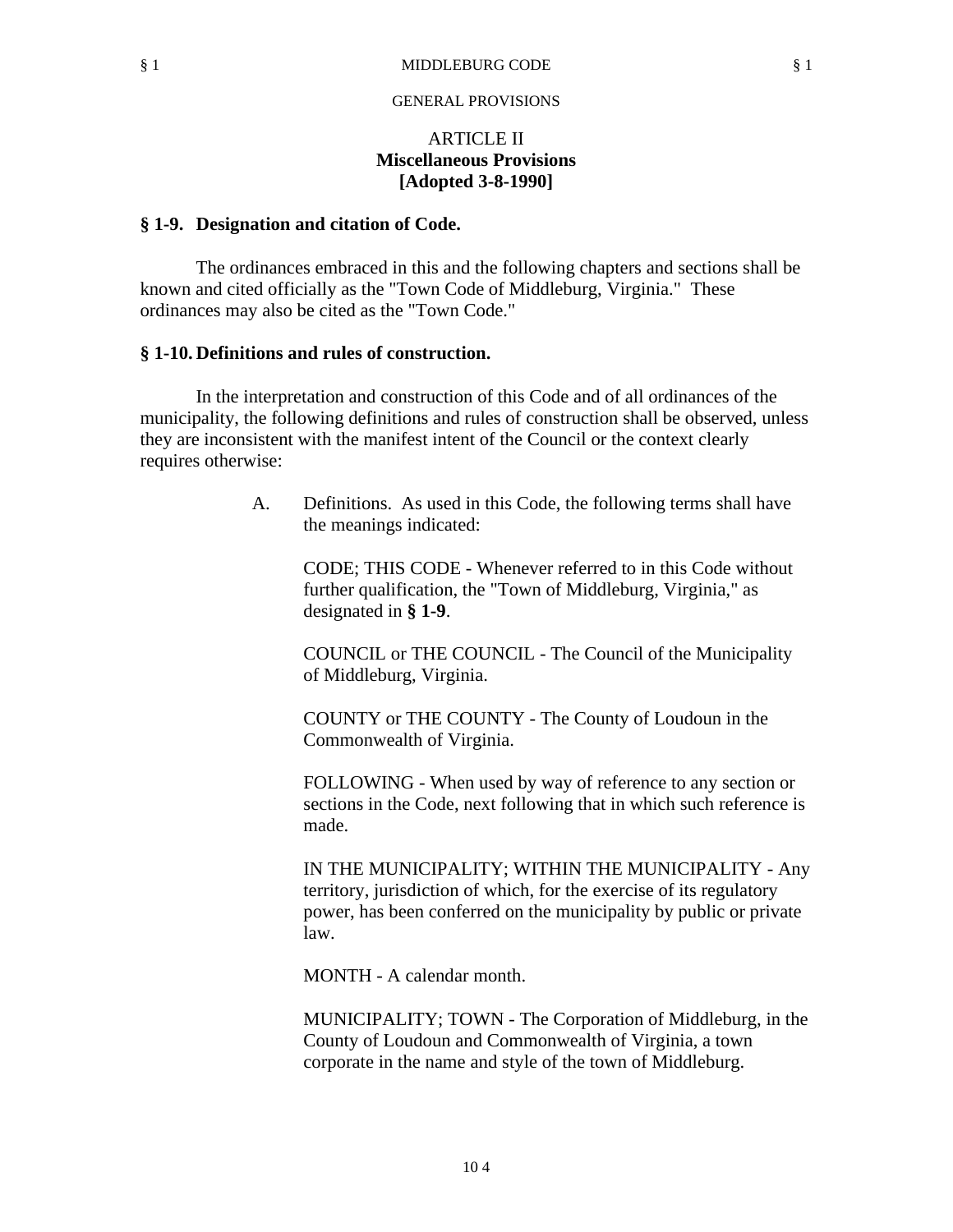OCCUPANT - Applied to a building or land, any person who holds a written or oral lease of or actually occupies the whole or a part of such building or land, either alone or with others.

OWNER - Applied to a building or land, includes any part owner, joint owner, tenant in common, joint tenant or tenant by the entirety, of the whole or a part of such building or land.

PERSON - Includes a firm, partnership, association of persons, corporation, organization or any other group acting as a unit.

PRECEDING - When used by way of reference to any section or sections in this Code, next preceding that in which such reference is made.

PROPERTY - Real, personal or mixed property.

PUBLIC GROUNDS - The parks and all public lands owned by the municipality and those parts of public places which do not form traveled parts of streets, as defined in this section.

SIDEWALK - Any portion of a street between the curbline, or the lateral lines of a roadway where there is no curb, and the adjacent property line intended for the use of pedestrians.

STATE or THE STATE or THIS STATE - The Commonwealth of Virginia.

STREET - Includes avenues, boulevards, highways, roads, alleys, lanes, viaducts, bridges and the approaches thereto and all other public thoroughfares in the municipality; and the entire width thereof between abutting property lines. It shall also be construed to include a sidewalk or footpath, unless the contrary is expressed or unless such construction would be inconsistent with the manifest intent of the Council.

YEAR - A calendar year.

- B. Rules of Construction
	- (1) Bond. When a bond is required, an undertaking in writing shall be sufficient.
	- (2) Computation of time. When a notice is required to be given or any other act to be done a certain time before any proceeding, there must be that time, exclusive of the day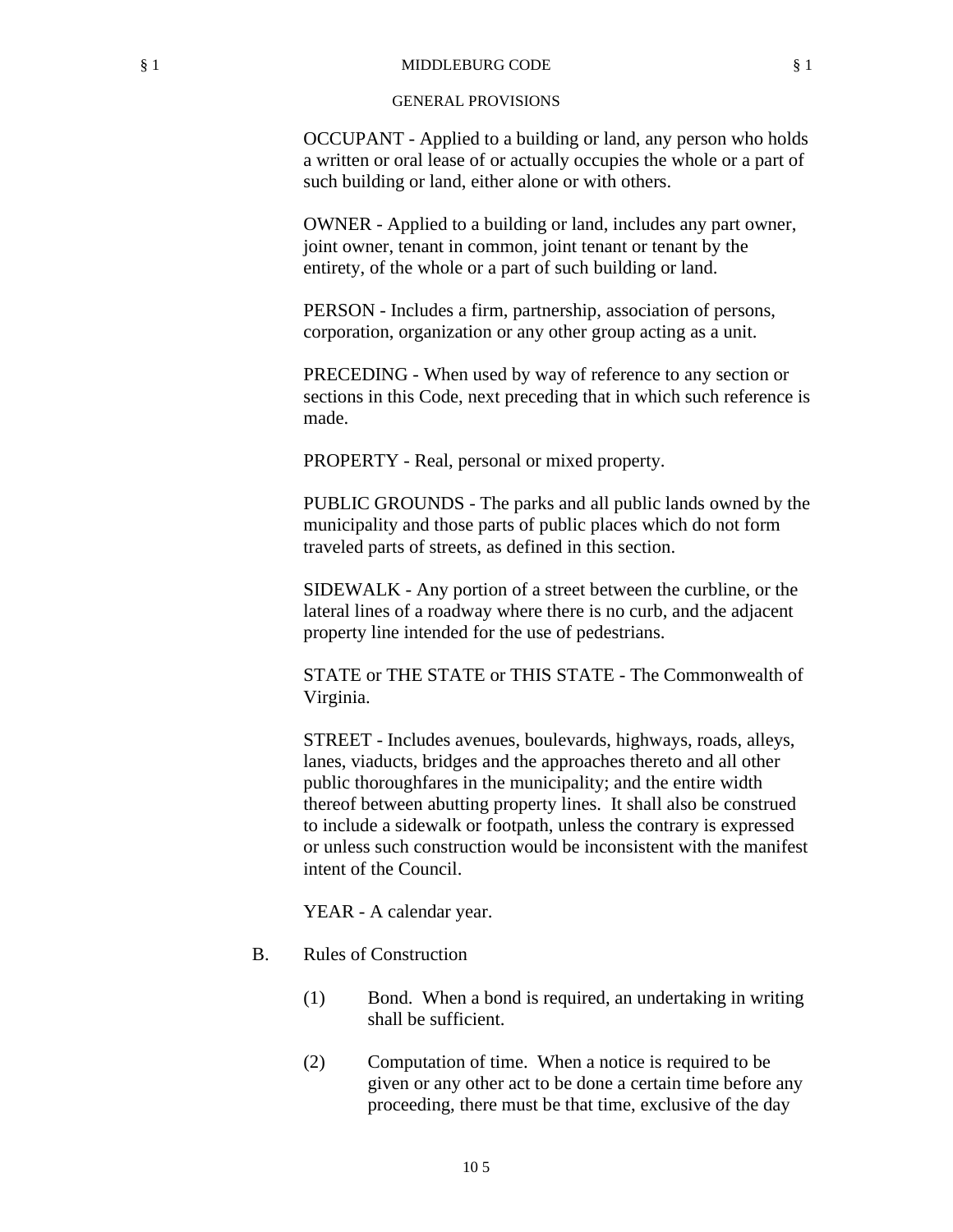#### § 1 MIDDLEBURG CODE § 1

### GENERAL PROVISIONS

for such proceeding, but the day on which such notice is given or such act is done may be counted as part of the time; but when a notice is required to be given or any other act to be done within a certain time after any event, that time shall be allowed in addition to the day on which the event occurred.

- (3) Gender. A word importing the masculine gender only may extend and be applied to females and to corporations as well as males.
- (4) Oath. The word "oath" shall be construed to include an affirmation in all cases in which, by law, an affirmation may be substituted for an oath.
- (5) Shall. The word "shall" shall be mandatory.
- (6) Swear; sworn. The words "swear" or "sworn" shall be equivalent to the words "affirm" or "affirmed" in all cases in which, by law, an affirmation may be substituted for an oath.
- (7) Tense. Words used in the past or present tense may include the future, as well as the past and present.
- (8) Written; in writing. The words "written" and "in writing" shall include typewriting, printing on paper and any other mode of representing words and letters.

## **§ 1-11. Catchlines of sections.**

The catchlines of the sections of this Code, appearing in boldface type, are intended as mere catchwords to indicate the contents of the sections and shall not be deemed or taken to be titles of such sections, nor as any part of any section, nor, unless expressly so provided, shall they be so deemed when any section, including its catchline, is amended or reenacted.

### **§ 1-12. Continuation of existing ordinances.**

The provisions appearing in this Code, so far as they are the same as those of the ordinances of the municipality included herein, shall be considered as continuations thereof and not as new enactments.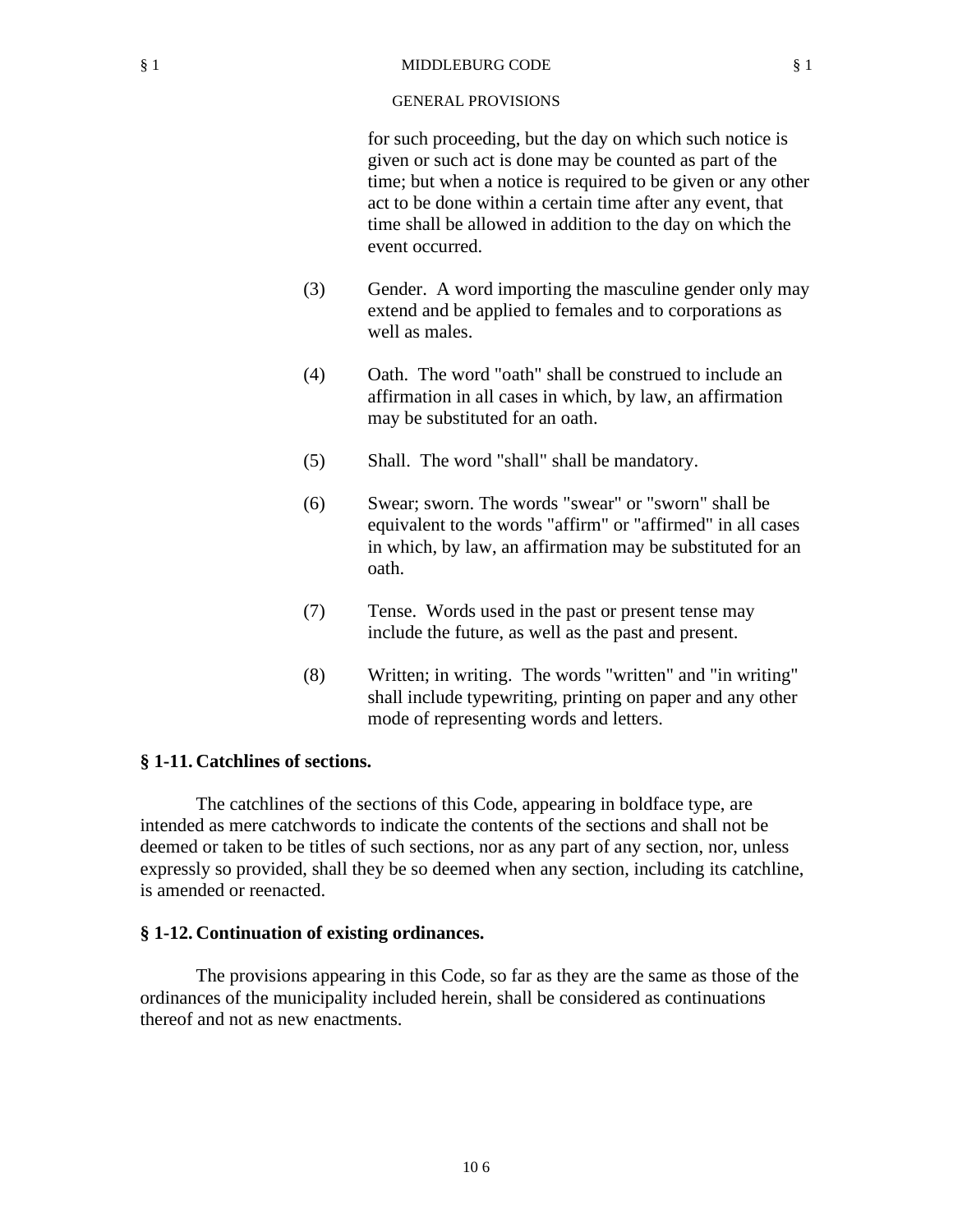## **§ 1-13. Miscellaneous ordinances not affected by Code.**

Nothing in this Code or the ordinance adopting this Code shall affect any ordinance:

- A. Promising or guaranteeing the payment of money by or for the municipality or authorizing the issuance of any bonds or any evidence of indebtedness.
- B. Authorizing or otherwise relating to any contact.
- C. Granting any franchise or right.
- D. Appropriating funds, levying or imposing taxes or relating to an annual budget.
- E. Authorizing, providing for or otherwise relating to any public improvement.
- F. Making any assessment.
- G. Establishing, extending or contracting the corporate limits of the municipality.
- H. The purposes of which have been accomplished.
- I. Which is temporary, although general in effect.
- J. Which is special, although permanent in effect, and all such ordinances are hereby recognized as continuing in full force and effect to the same extent as if set out at length in this Code.

## **§ 1-14. Effect of Code on prior rights and offenses.**

Nothing in this Code or the ordinances adopting this Code shall affect any offense or act committed or done, or any penalty or forfeiture incurred, or any contract or right establishing or accruing, or any prosecution, suit or proceeding pending or any judgment rendered, on or before the effective date of this Code.

# **§ 1-15. Effect of Code and ordinances on property outside corporate limits but owned or controlled by town. [Amended 3-8-1990].**

All provisions of this Code and other ordinances of the municipality now in effect or adopted in the future are hereby extended to all real property belonging to or under the control of the municipality outside the corporate limits of the municipality and shall be in full effect therein, insofar as they are applicable. Any words in any such provision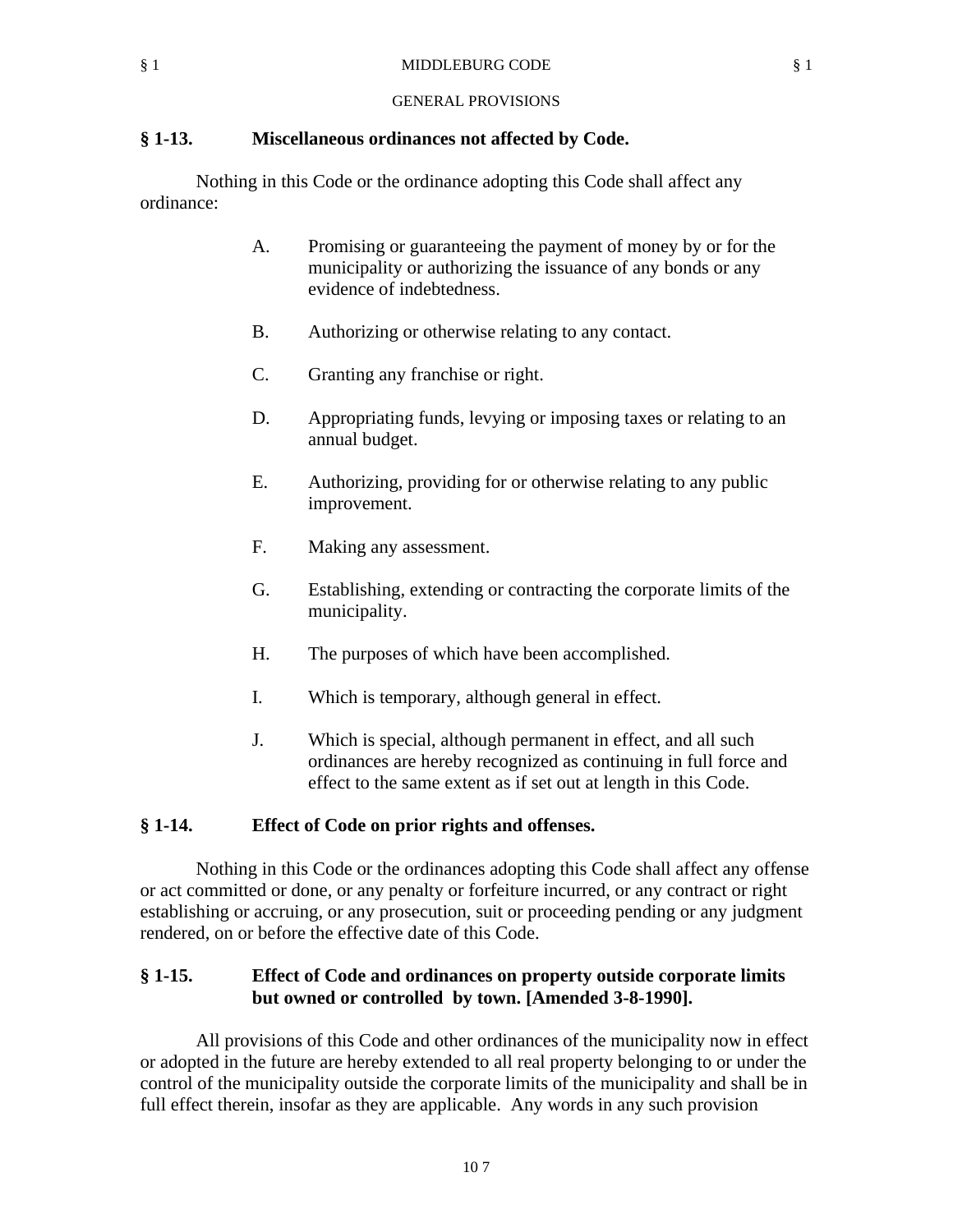indicating that its effect is limited to the corporate limits of the municipality shall be deemed to mean and include also such outlying real property belonging to or under the control of the municipality unless the context clearly indicates otherwise.

## **§ 1-16. Amendments to Code.**

- A. Amendments to any of the provisions of this Code shall be made by amending such provisions by specific reference to the section number of this Code in the following language: "That section \_\_\_\_\_ of the Town of Middleburg, Virginia (or the Town Code) is hereby amended to read as follows: \_\_\_\_\_." The new provisions shall then be set out in full as desired.
- B. In the event that a new section not heretofore existing in the Code is to be added, the following language shall be used: "That the Town Code of Middleburg, Virginia (or the Town Code) is hereby amended by adding a section, to be numbered ………, which said section reads as follows: ………… ." The new section shall then be set out in full as desired. **[Amended 3-8-1990].**

## **§ 1-17. Supplementation of Code.**

- A. By contract or by municipal personnel, supplements of this Code shall be prepared and printed whenever authorized or directed by the Council. A supplement to the Code shall include all substantive permanent and general parts of ordinances adopted during the period covered by the supplement and all changes made thereby in the Code. The pages of a supplement shall be so numbered that they will fit properly into the Code and will, where necessary, replace pages which have become obsolete or partially obsolete, and the new pages shall be so prepared that, when they have been inserted, the Code will be current through the date of the adoption of the latest ordinance included in the supplement. **[Amended 3-8-1990].**
- B. In preparing a supplement to this Code, all portions of the Code which have been replaced shall be excluded from the Code by the omission thereof from reprinted pages.
- C. When preparing a supplement to this Code, the codifier (meaning the person, agency or organization authorized to prepare the supplement) may make formal, nonsubstantive changes in ordinances and parts of ordinances included in the supplement, insofar as it is necessary to do so to embody them into a unified Code. For example, the codifier may:
	- (1) Organize the ordinance material into appropriate subdivisions.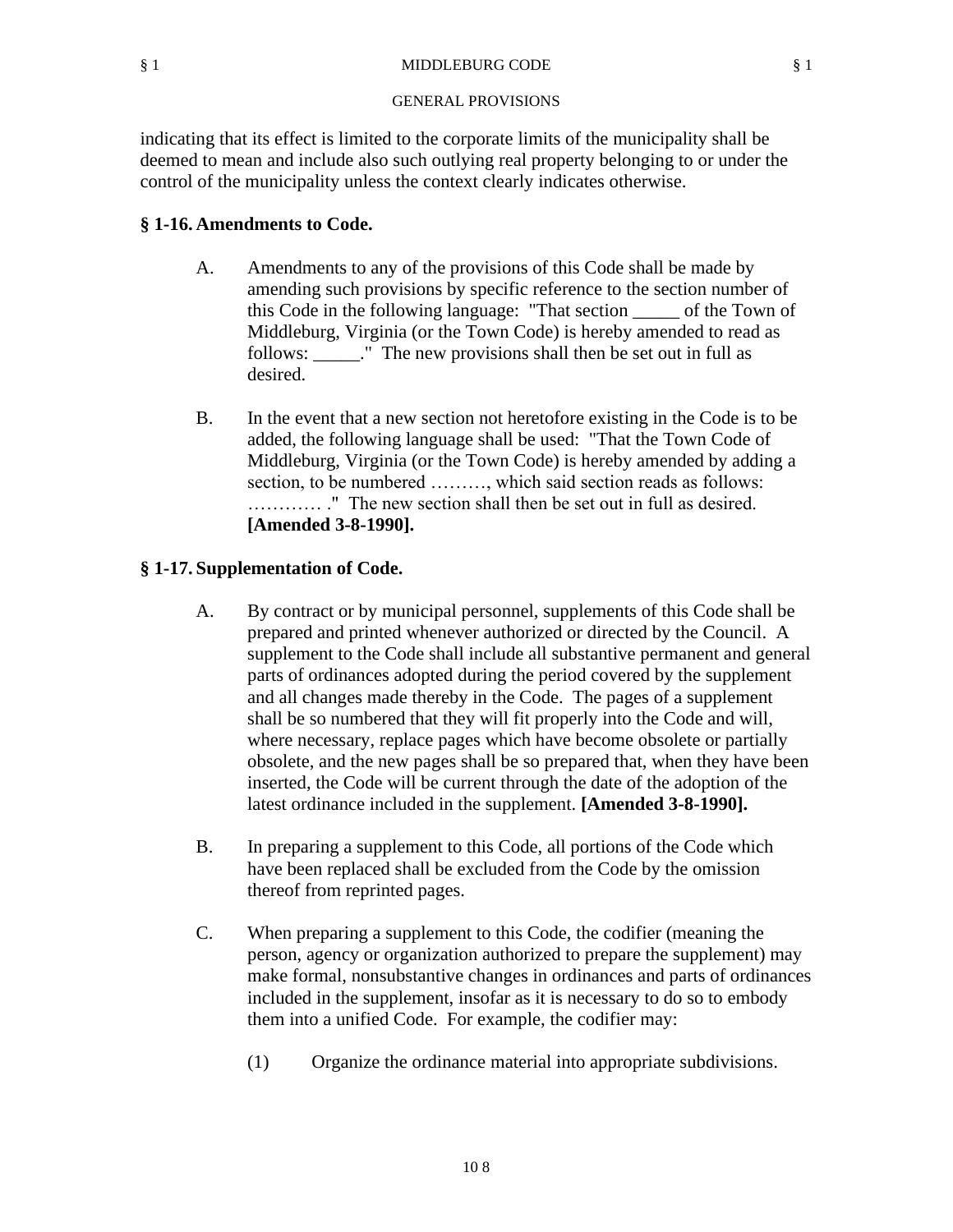#### § 1 MIDDLEBURG CODE § 1

#### GENERAL PROVISIONS

- (2) Provide appropriate catchlines, headings and titles for sections and other subdivisions of the Code printed in the supplement and make changes in such catchlines, headings and titles.
- (3) Assign appropriate numbers to sections and other subdivisions to be inserted in the Code and, where necessary to accommodate new material, change existing section or other subdivision numbers.
- (4) Change the words "this ordinance" or words of the same meaning to "this chapter" or "this article" etc., as the case may be, or to "Sections \_\_\_\_\_\_ to \_\_\_\_\_\_" (inserting section numbers to indicate the sections of the Code which embody the substantive sections of the ordinance incorporated into the Code).
- (5) Make other nonsubstantive changes necessary to preserve the original meaning of ordinance sections inserted into the Code; but in no case shall the codifier make any change in the meaning or effect of ordinance material included in the supplement or already embodied in the Code. **[Amended 3-8-1990]**

## **§ 1-18. Copies of Code and supplements to be on file.**

At least three (3) copies of this Code and every supplement thereto shall be kept in the office of the Clerk of the Council and shall there be available for public inspection, during normal business hours.

### **§ 1-19. General penalty.**

Wherever in this Code, or in any ordinance or resolution of the town, or rule or regulation or order promulgated by any officer or agency of the town under authority duly vested in him or it, any act is prohibited or is declared to be unlawful or an offense or a misdemeanor, or the doing of any act is required or the failure to do any act is declared to be unlawful or an offense or a misdemeanor, and no specific penalty is provided for the violation thereof, the violation of any such provision of this Code or any such ordinance, resolution, rule, regulation or order shall be punished as if guilty of a Class 1 misdemeanor, as defined in § 18.2-11 of the Code of Virginia (1950); provided, however, that such penalty shall not exceed the penalty prescribed by the Code of Virginia for a like offense. Each day any violation of this Code or any such ordinance, resolution, rule, regulation or order continues shall constitute a separate offense**.**

## **§ 1-20. Liability of corporations and organizations.**

A. Any violation of this Code by any officer, agent or other person acting for or employed by any corporation or unincorporated association or organization, while acting within the scope of his office or employment,